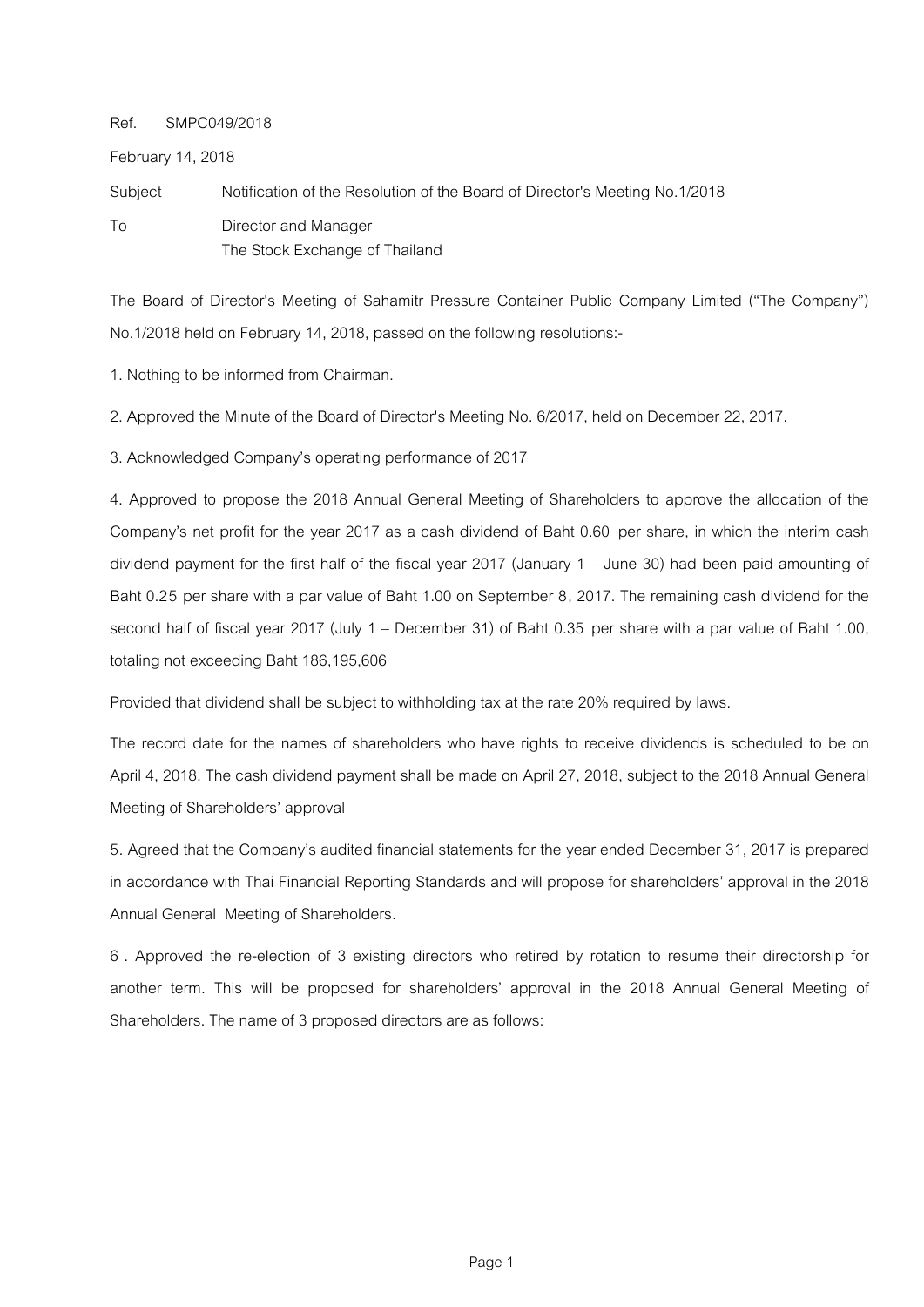| Name                                      | Type of Director         | Years as a | Meeting       |
|-------------------------------------------|--------------------------|------------|---------------|
|                                           |                          | director   | Attendance in |
|                                           |                          |            | 2017          |
| 1. Mr. Vinai Vittavasgarnvej              | Chairman and Independent | 6 years    | 100%          |
|                                           | Director                 |            |               |
| 2. Associate Professor Dr. Jade Donavanik | Independent Director and | 3 years    | 83%           |
|                                           | <b>Audit Committee</b>   |            |               |
| 3. Mrs. Supha Phromsaka Na Sakolnakorn    | <b>Director</b>          | 17 years   | 100%          |

Therefore, the name of 9 directors as shown below;

| 1. Mr. Vinai Vittavasgarnvej              | Chairman and Independent Director |
|-------------------------------------------|-----------------------------------|
| 2. Mrs. Ubol Ekahitanond                  | Deputy Chairman                   |
| 3. Mr. Surasak Urpsirisuk                 | Director                          |
| 4 Mrs. Patama Laowong                     | Director                          |
| 5. Mrs. Supha Phromsaka Na Sakolnakorn    | Director                          |
| 6 Mr. Taidee Visavaveja                   | Director                          |
| 7. Mr. Komin Linphrachaya                 | Independent Director              |
| 8. Mrs. Werawan Boonkwan                  | Independent Director              |
| 9. Associate Professor Dr. Jade Donavanik | Independent Director              |

7 . Approved the re-election of 2 existing audit committees, Mrs.Werawan Boonkwan and Associate Professor Dr.Jade Donavanik, who retired by rotation to resume their position for another term. Consequently, the name of 3 audit committees are as follows;

1. Mr. Komin Linphrachaya, Chairman of Audit Committee (with accounting and finance expertise) Term of Chairman of Audit Committee position is 2 Years during April 2017 – March 2019 2. Mrs. Werawan Boonkwan, Audit Committee (with accounting and finance expertise) Term of Audit Committee position is 1 Year during April 2018 – March 2019 3. Associate Professor Dr. Jade Donavanik, Audit Committee (with legal expertise) Term of Audit Committee position is 1 Year during April 2018 – March 2019

8. Reviewed and approved Audit Committee Charter.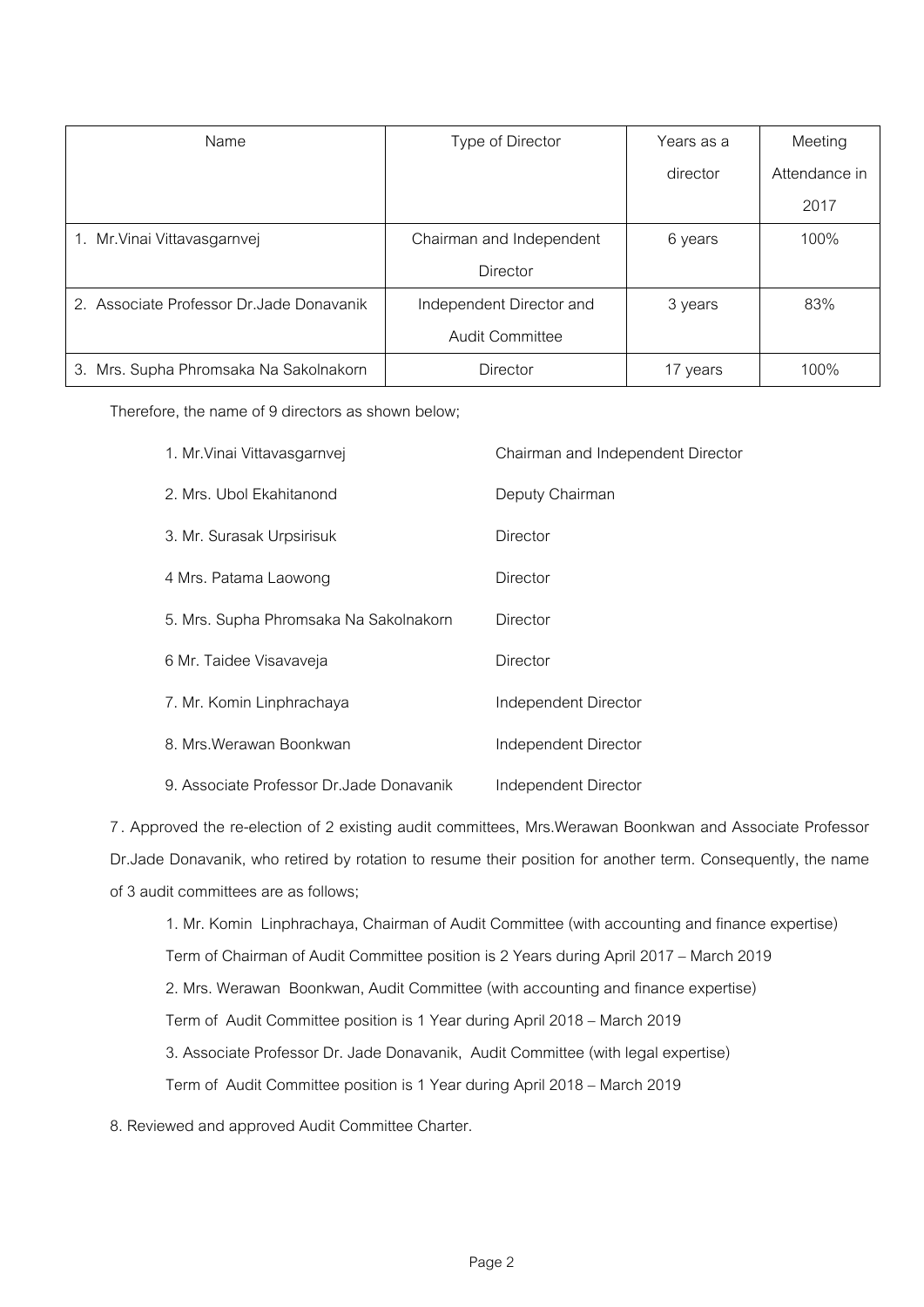9. Approved to propose the 2018 Annual General Meeting of Shareholders to approve the Director

remuneration of year 2018 for 9 persons with the total amount of not exceeding Baht 6 Million per annum which is the same rate as prior year (2017). The details of remunerations are as follow;

## **Compensation for the Board of Directors**

| Position         | Compensation<br>(Baht per month) | <b>Meeting Allowance</b><br>(Baht per time) |
|------------------|----------------------------------|---------------------------------------------|
| Chairman         | 60,000                           | 10,000                                      |
| <b>Directors</b> | 10,000                           | 10,000                                      |

## **Compensation for the Board of Executive Directors**

| Position         | Compensation<br>(Baht per month) | <b>Meeting Allowance</b><br>(Baht per time) |
|------------------|----------------------------------|---------------------------------------------|
| Chairman         | 50,000                           | -                                           |
| <b>Directors</b> | 30,000                           | -                                           |

## **Compensation for Audit Committees**

| <b>Position</b>         | Compensation<br>(Baht per month) | <b>Meeting Allowance</b><br>(Baht per time) |
|-------------------------|----------------------------------|---------------------------------------------|
| Chairman                | 20,000                           | 10,000                                      |
| <b>Audit Committees</b> | 15,000                           | 10,000                                      |

10. Approved the appointment of Mr. Somckid Tiatragul, Auditor license No 2785 or Ms. Kanyanat Sriratchatchaval Auditor license No 6549 or Mr. Teerasak Chuasrisakul Auditor license No.6624 or Ms. Sansanee Poolsawat Auditor license No 6977 or Mr. Narin Churamongkol Auditor license No 8593 of Grant Thornton Limited as the auditor of the Company for the year 2018 with the annual remuneration of Baht 1,180,000 which increased from prior year (2017) by Baht 80,000 or 7.3%. This will be proposed for approval in the 2018 Annual General Meeting of Shareholders.

11. Audit committee reported significant matters to the Board of Directors.

12. The Board of Executive Directors reported significant matters to the Board of Directors.

13. Approved to convene the 2018 Annual General Meeting of Shareholders on Wednesday March 28, 2018 at 14.00, at Park Village Rama II, 1/1-1/3 Soi Rama 2 Soi 56, Samaedam, Bangkhunthien, Bangkok 10150 to consider the following agenda:

- 1. Issues to be informed from Chairman
- 2. To certify the minutes of 2017 Annual General Meeting of Shareholders, held on March 30, 2017
- 3. The Board of Directors report on the Company's performance of 2017